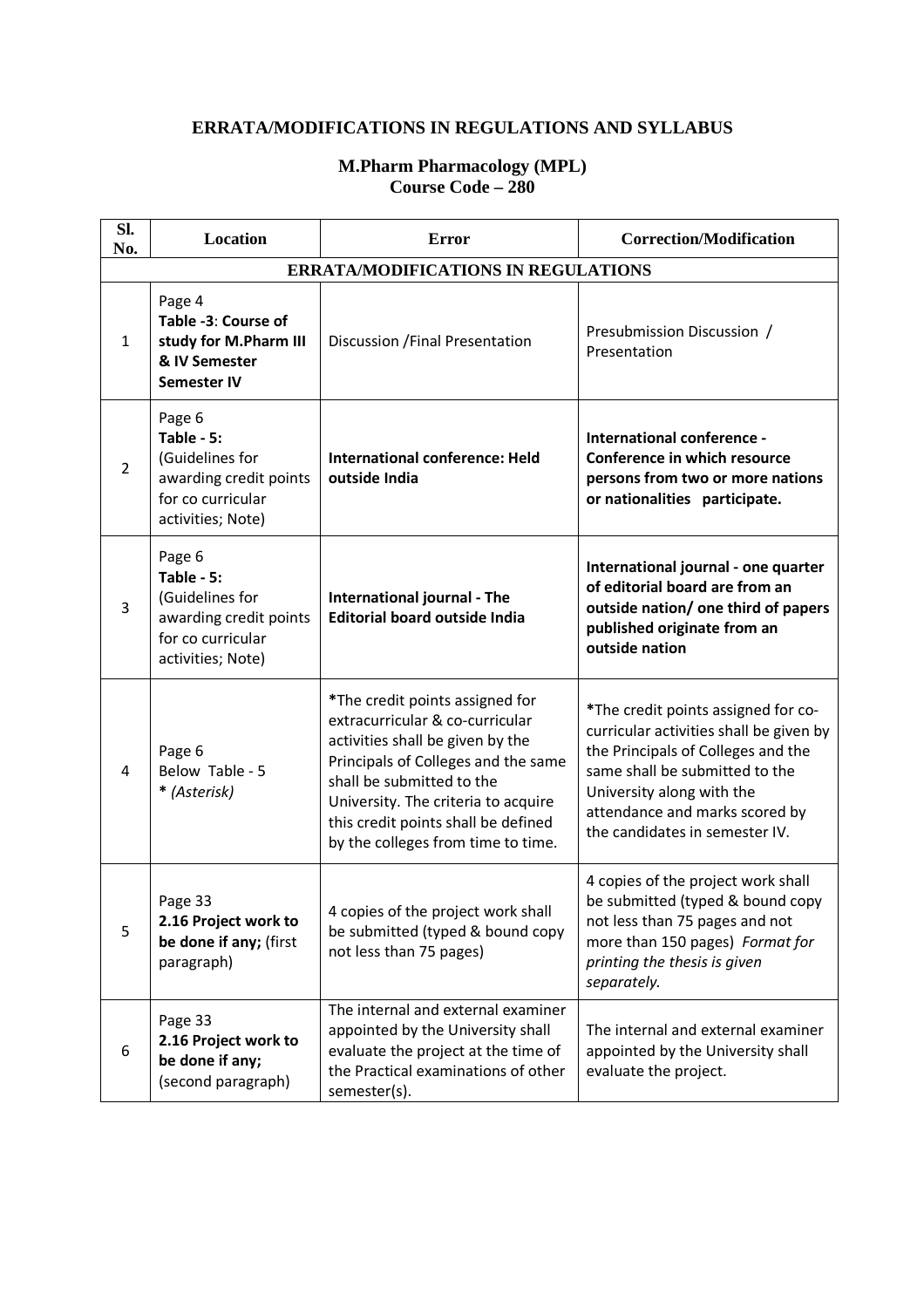| 7  | Page 34<br>2.16. Project work to<br>be done if any;<br><b>Evaluation of</b><br><b>Dissertation work</b><br>(Mark distribution)                | <b>Evaluation of Dissertation work</b><br>Objective(s) of the work done - 50<br>marks<br>Methodology adopted - 150 marks<br>Results and Discussion - 250 marks<br>Conclusion and outcomes - 50<br>marks<br>Total - 500 marks | <b>Evaluation of Dissertation work</b><br>Objective(s) of the work done - 25<br>marks<br>Methodology adopted - 75 marks<br>Results and Discussion - 100 marks<br>Conclusion and outcomes - 50<br>marks<br>Total - 250 marks                                                                                                                                                                                                                                   |
|----|-----------------------------------------------------------------------------------------------------------------------------------------------|------------------------------------------------------------------------------------------------------------------------------------------------------------------------------------------------------------------------------|---------------------------------------------------------------------------------------------------------------------------------------------------------------------------------------------------------------------------------------------------------------------------------------------------------------------------------------------------------------------------------------------------------------------------------------------------------------|
| 8  | Page 34<br>2.16. Project work to<br>be done if any;<br><b>Evaluation of</b><br>Presentation<br>(Mark distribution)                            | <b>Evaluation of Presentation</b><br>Presentation of work - 100 marks<br>Communication skills - 50 marks<br>Question and answer skills - 100<br>marks<br>Total - 250 marks                                                   | <b>Evaluation of Presentation</b><br>Presentation of work - 75 marks<br>Communication skills - 25 marks<br>Question and answer skills - 50<br>marks<br>Total - 150 marks                                                                                                                                                                                                                                                                                      |
| 9  | Page 34<br>2.21 Logbook                                                                                                                       | Registers to be maintained                                                                                                                                                                                                   | Registers to be maintained:<br>The Institutions have to maintain<br>registers for student activities such<br>as Seminar/Assignment (Semester I<br>& Semester II),<br>Journal club presentataion<br>(Semester III & Semester IV),<br>Minutes of Mentoring committee<br>(Semester III & Semester IV), and<br>Co-curricular activities (Semester I -<br>IV) in addition to the mandatory<br>general records as specified by the<br>University from time to time. |
| 10 | Page 35<br>3.3. Scheme for<br>examination showing<br>maximum marks and<br>minimum marks                                                       | The end semester examination for<br>each theory and practical Course<br>through semester I to IV shall be<br>conducted by the respective<br>University except fot the subject<br>with asterisk symbol (*)                    | The word "respective" stands<br>omitted.                                                                                                                                                                                                                                                                                                                                                                                                                      |
| 11 | Page 36<br><b>Table-7: Schemes for</b><br>internal assessments<br>and end semester<br>examination;<br><b>SEMESTER I; (Second</b><br>Last Row) | Seminar/Assignment:<br>Total marks 100                                                                                                                                                                                       | Total marks 100; split up as<br>25 marks for each theory subject<br>out of which 10 marks for seminar<br>and 15 marks for assignment                                                                                                                                                                                                                                                                                                                          |
| 12 | Page 36<br>Table-7: Schemes for<br>internal assessments<br>and end semester<br>examination;<br><b>SEMESTER I; (Last</b><br>Row)               | Total                                                                                                                                                                                                                        | Total 650                                                                                                                                                                                                                                                                                                                                                                                                                                                     |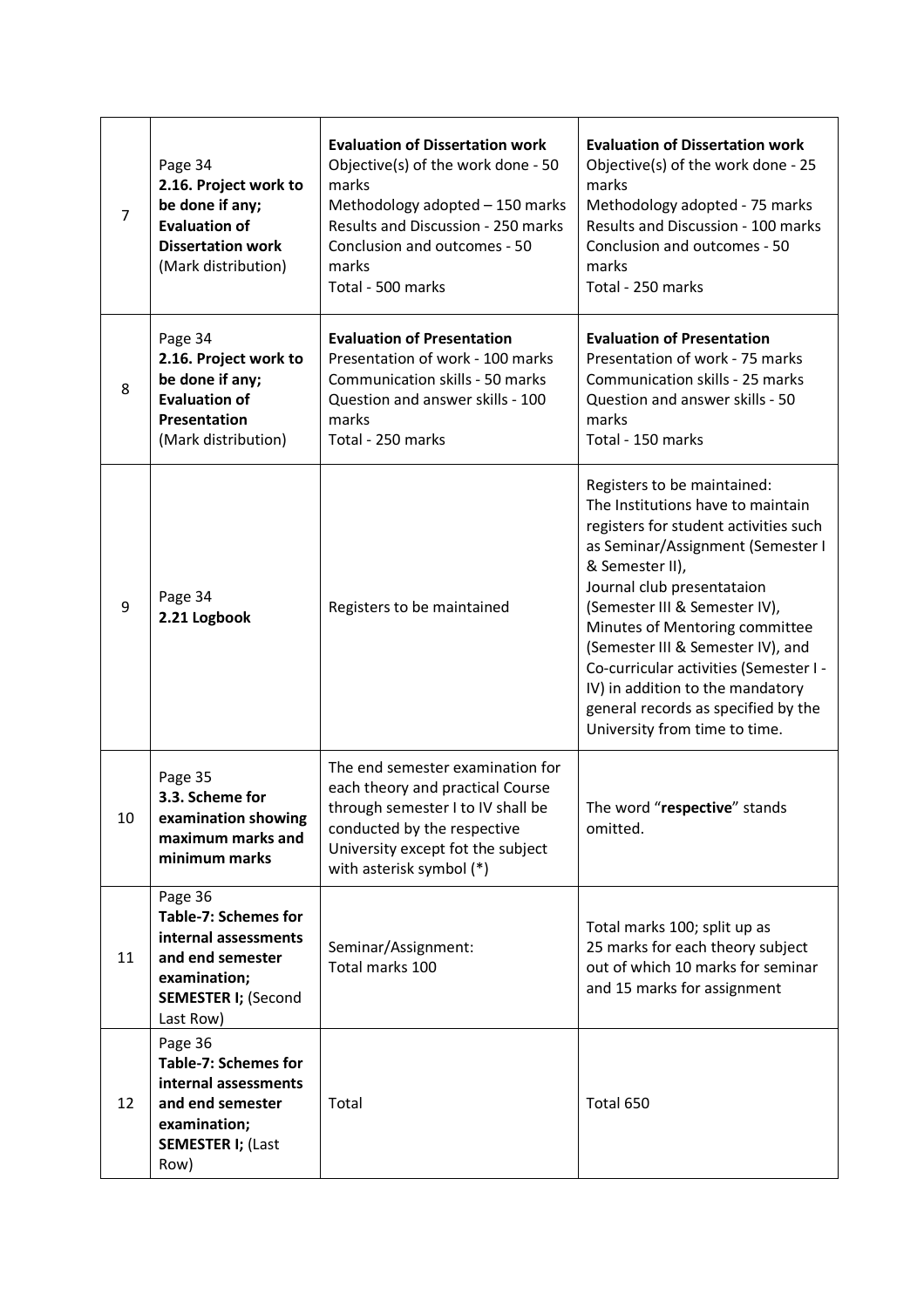| 13             | Page 36<br><b>Table-7: Schemes for</b><br>internal assessments<br>and end semester<br>examination;<br><b>SEMESTER II; (Second</b><br>Last Row) | Seminar/Assignment:<br>Total marks 100                                                                                                                              | Total marks 100; split up as<br>25 marks for each theory subject<br>out of which 10 marks for seminar<br>and 15 marks for assignment             |
|----------------|------------------------------------------------------------------------------------------------------------------------------------------------|---------------------------------------------------------------------------------------------------------------------------------------------------------------------|--------------------------------------------------------------------------------------------------------------------------------------------------|
| 14             | Page 37<br>Table-8: Scheme for<br>internal assessments<br>and end semester<br>examinations<br><b>SEMESTER III</b><br>(Third row)               | Discussion/Presentation<br>(proposal presentation) 50<br>50                                                                                                         | Discussion/Presentation<br>(Proposal presentation) 25<br>25                                                                                      |
| 15             | Page 37<br>Table-8: Scheme for<br>internal assessments<br>and end semester<br>examinations<br><b>SEMESTER III</b><br>(Last row)                | <b>Total - 525</b>                                                                                                                                                  | <b>Total - 500</b>                                                                                                                               |
| 16             | Page 37<br>Table-8: Scheme for<br>internal assessments<br>and end semester<br>examinations<br><b>SEMESTER IV</b>                               | Discussion/Presentation<br>(Proposal presentation)                                                                                                                  | Presubmission Discussion /<br>Presentation                                                                                                       |
| 17             | Page 38<br>Allowed to keep<br>terms<br>(ATKT):<br>(Second paragraph)                                                                           | However, he/she shall not be<br>eligible to attend the courses of IV<br>semester until all the courses of I, II<br>and III semesters are successfully<br>completed. | However, he/she shall not be<br>eligible to submit the thesis until all<br>the courses of I, II and III semesters<br>are successfully completed. |
|                |                                                                                                                                                | <b>ERRATA IN SYLLABUS</b>                                                                                                                                           |                                                                                                                                                  |
| $\mathbf{1}$   | Page 8<br>2.6. Syllabus<br><b>MPL 101 T</b><br>objectives - 3                                                                                  | Theoretical and practical skills of<br>the instruments                                                                                                              | Theoretical and practical skills for<br>handling of the instruments                                                                              |
| $\overline{2}$ | Page 14<br>2.6. Syllabus<br><b>MPL 103 T</b><br>objectives - 4                                                                                 | Appreciate and correlate the<br>preclinical data to humans                                                                                                          | Appreciate and correlate the<br>preclinical data to clinical data.                                                                               |
| 3              | Page 15<br>2.6. Syllabus<br><b>MPL 103 T</b><br>(last line)                                                                                    | Extrapolation of in vitro data to<br>preclinical and preclinical to<br>humans                                                                                       | Extrapolation of in vitro data to<br>preclinical data and preclinical data<br>to clinical data                                                   |